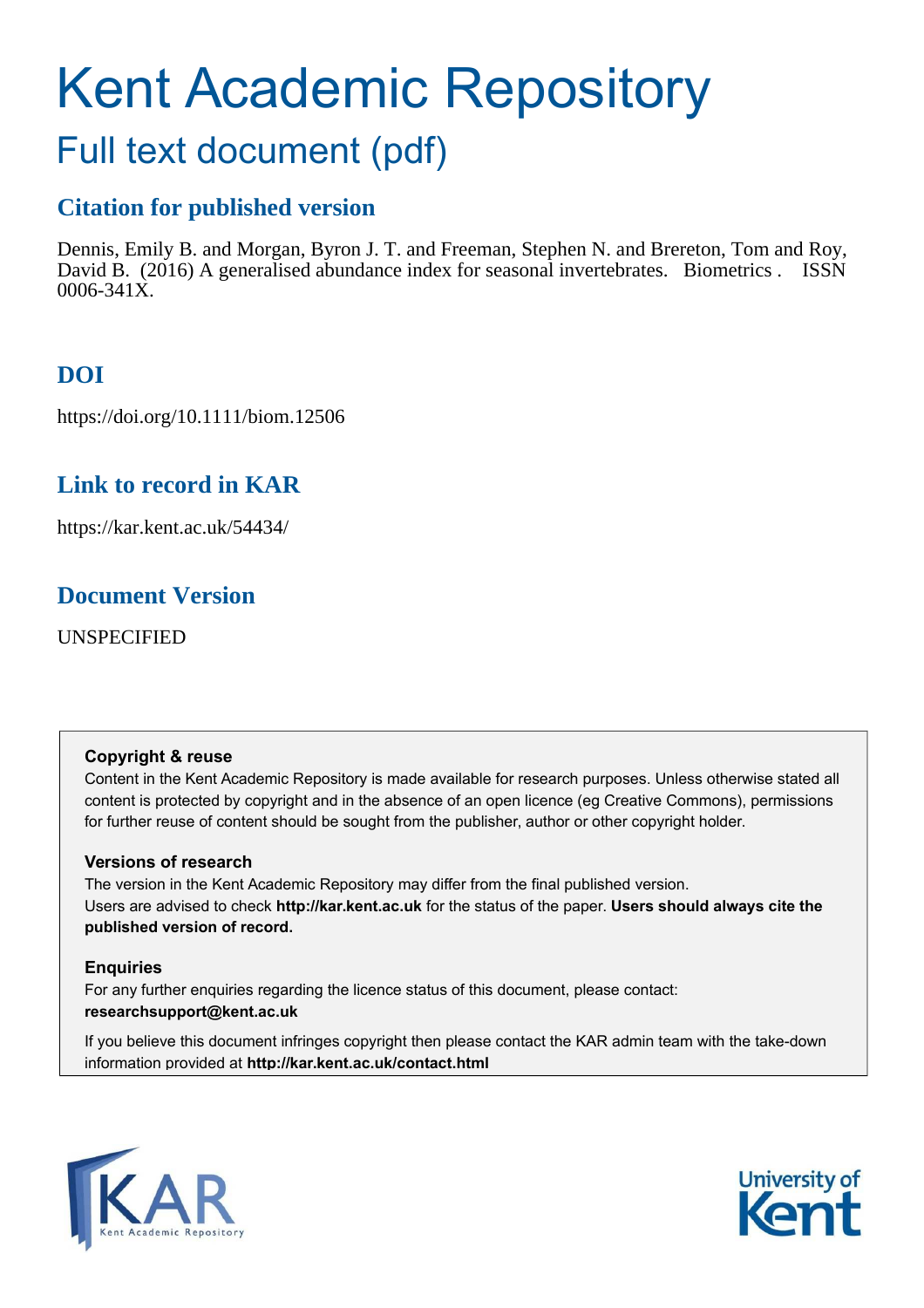## A Generalized Abundance Index for Seasonal Invertebrates

### Emily B. Dennis,<sup>[1,3,\\*](#page-0-0)</sup> Byron J. T. Morgan,<sup>[1](#page-0-0)</sup> Stephen N. Freeman,<sup>[2](#page-0-0)</sup> Tom M. Brereton,<sup>[3](#page-0-0)</sup> and David B. Rov<sup>[2](#page-0-0)</sup>

<sup>1</sup>School of Mathematics, Statistics and Actuarial Science, University of Kent, Canterbury, Kent, U.K.

<sup>2</sup>Centre for Ecology & Hydrology, Benson Lane, Crowmarsh Gifford, Wallingford, Oxfordshire, U.K.

<sup>3</sup>Butterfly Conservation, Manor Yard, East Lulworth, Wareham, Dorset, U.K.

∗ email: E.B.Dennis@kent.ac.uk

Summary. At a time of climate change and major loss of biodiversity, it is important to have efficient tools for monitoring populations. In this context, animal abundance indices play an important rôle. In producing indices for invertebrates, it is important to account for variation in counts within seasons. Two new methods for describing seasonal variation in invertebrate counts have recently been proposed; one is nonparametric, using generalized additive models, and the other is parametric, based on stopover models. We present a novel generalized abundance index which encompasses both parametric and nonparametric approaches. It is extremely efficient to compute this index due to the use of concentrated likelihood techniques. This has particular relevance for the analysis of data from long-term extensive monitoring schemes with records for many species and sites, for which existing modeling techniques can be prohibitively time consuming. Performance of the index is demonstrated by several applications to UK Butterfly Monitoring Scheme data. We demonstrate the potential for new insights into both phenology and spatial variation in seasonal patterns from parametric modeling and the incorporation of covariate dependence, which is relevant for both monitoring and conservation. Associated R code is available on the journal website.

KEY WORDS: Butterflies; Citizen science; Concentrated likelihood; Normal mixtures; Phenology; UKBMS.

#### 1. Introduction

We shall illustrate the work of the article with UK butterfly monitoring data, though the approach may be applied to other similar insect data, possibly with modification.

#### 1.1. Butterfly Monitoring

Indices of abundance are vital for monitoring the population status of a species and measuring responses to changes in climate and land-use. Indices play an important rôle in assessing progress toward targets to reduce biodiversity loss at both national [\(Defra, 2013\) a](#page-9-0)nd global scales [\(Convention on](#page-9-0) Biological Diversity[, 2006; Butchart et al., 2010\).](#page-9-0)

Insects are an important component of our ecosystems and account for a major proportion of the world's biodiversity [\(Gaston, 1991\), b](#page-9-0)ut most groups are not well monitored. Butterflies are the most comprehensively monitored invertebrate taxon; their population status provides a valuable indicator for changes in biodiversity and phenology as they respond sensitively and rapidly to changes in climate and habitat [\(Thomas, 2005; van Swaay et al., 2008\).](#page-9-0) Butterfly monitoring schemes that collect count data exist in many countries and continue to be established [\(van Swaay et al., 2008; Dennis](#page-9-0) et al.[, 2013\).](#page-9-0) Similar schemes for monitoring abundance of other insect taxa also exist, for example, for moths, dragonflies, and bees [\(Dennis et al., 2013\).](#page-9-0) In the United Kingdom, abundance indices for butterflies form one of 25 indicators employed by the UK government for the assessment of general trends in biodiversity [\(Defra, 2013\).](#page-9-0) Novel methods for accurately and efficiently deriving indices are continually sought.

A key modeling problem for monitoring-scheme data for insects such as butterflies is the seasonal nature of the data. Butterflies have multi-stage life cycles and counts are usually only made of the most visible adult stage. Hence, count data fluctuate within each year in response to the emergence of butterflies as adults and additionally many species are multivoltine, with more than one brood of adults per year, a feature which may itself be increasing with climate change [\(Altermatt, 2010\).](#page-9-0)

Count data for UK butterflies are primarily gathered through the UK Butterfly Monitoring Scheme (UKBMS). The scheme consists of a national system of transects on which recorders make counts of butterflies on a weekly basis under favorable conditions during the main butterfly flight period between early April and the end of September [\(Pollard and](#page-9-0) Yate[s, 1993\). R](#page-9-0)oughly 30% of potential counts in the 26 week season are missed [\(Dennis et al., 2013\),](#page-9-0) for example due to unsuitable weather conditions or recorder unavailability. The scheme began with 34 sites, and has steadily grown to over 1200 sites sampled in 2013, from which long-term and 10-year trends are reported annually for 56 of the 59 species occurring regularly in the United Kingdom [\(Brereton et al., 2014\).](#page-9-0)

#### 1.2. Current Methods of Analysis: Notation, Models, and Assumptions

Suppose that counts are recorded at S sites, each visited on at most T occasions within a single year;  $T = 26$  weeks for the UKBMS. Each count,  $y_{i,j}$ , for the *i*th site and *j*th visit, at

© 2016 The Authors Biometrics published by Wiley Periodicals, Inc. on behalf of International Biometric Society This is an open access article under the terms of the [Creative Commons Attribution](http://creativecommons.org/licenses/by/4.0/) License, which permits use, distribution and reproduction in any medium, provided the original work is properly cited.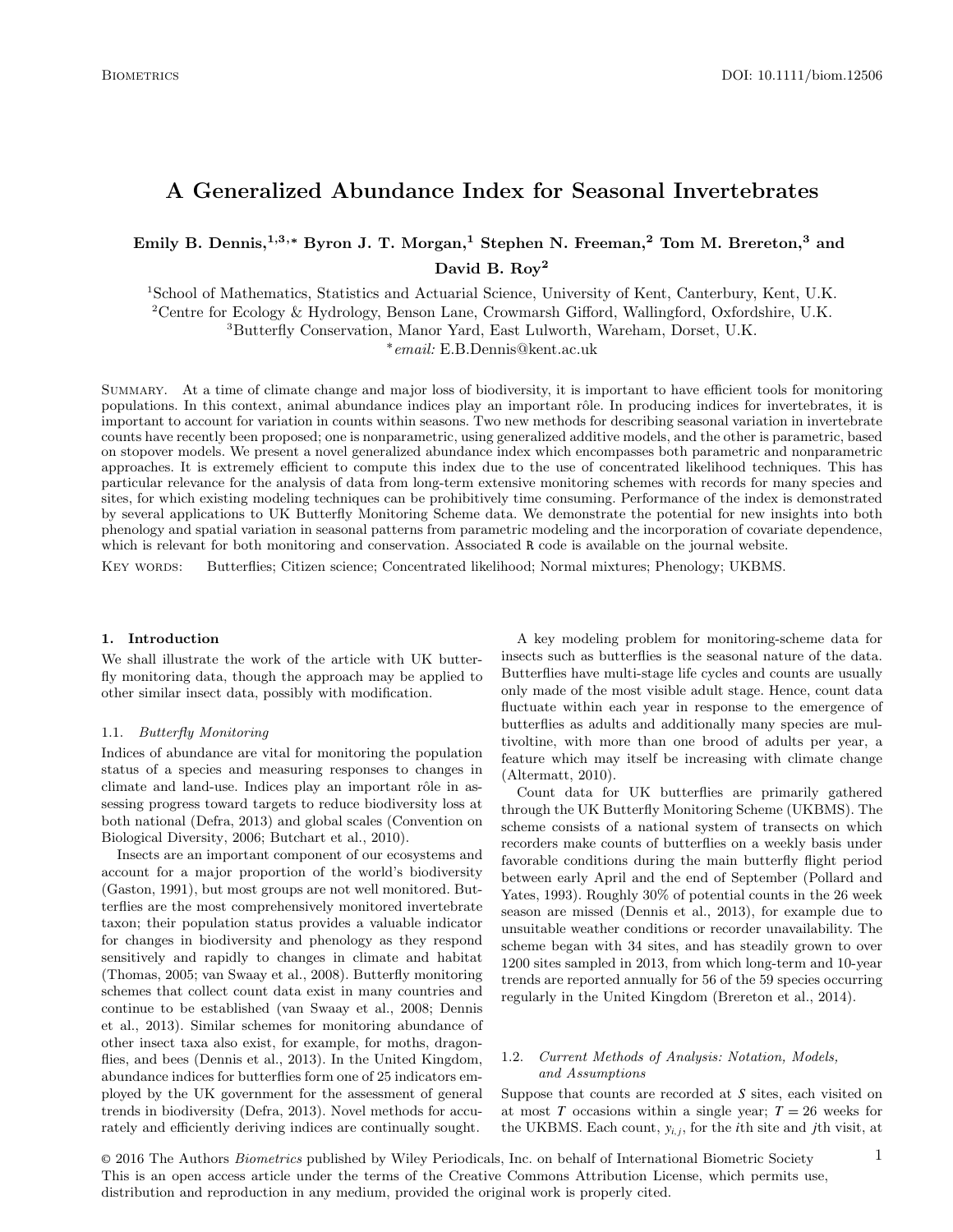occasion  $t_{i,j}$ , is regarded as the realization of a Poisson random variable, with expectation  $\lambda_{i,i}$ .

1.2.1. Use of GAMs. Currently, the main approach to account for missing values and seasonal variation in UKBMS counts involves nonparametric curve fitting using generalized additive models (GAMs, [Wood, 2006\).](#page-9-0) The original approach by [Rothery and Roy \(2001\) h](#page-9-0)as been extended by [Dennis](#page-9-0) et al. [\(2013\).](#page-9-0) The approach involves three stages, only the first of which actually involves fitting a GAM. The following approach is applied for each species.

For any year, we write

$$
\lambda_{i,j}=\exp\left\{\eta_i+s_{i,j}^f\right\}.
$$

The seasonal effect is described through the function  $s_{i,j}^f =$  $\alpha_0 + \sum_{d=1}^f \alpha_d B_d(t_{i,j})$ , where  $B_d(t_{i,j})$  are the basis functions for cubic splines [\(Chambers and Hastie, 1991\) a](#page-9-0)nd  $f$  is the degrees of freedom, which is estimated within the mgcv package in R [\(Wood, 2006; R Core Team, 2015\),](#page-9-0) which is employed. GAMs are fitted to the data from all sites, for each year separately. A limitation of the GAM is its restriction to the same seasonal shape,  $s_{i,j}^f$ , for all sites in any year, though the shapes are scaled differently for different sites, through the  $\{\eta_i\}$ .

Once the GAMs have been fitted, then the estimated values for the curve describing the seasonal patterns for the kth year are included in a GLM as offsets:

$$
\mathbb{E}[y_{i,j,k}] = \exp{\{\alpha_i + \beta_k + \hat{s}_{i,j}^f\}},
$$

where we extend the specification of  $y_{i,j}$  to include the year, which we denote by the subscript k. Here,  $\{\alpha_i\}$  and  $\{\beta_k\}$  denote site and year effects, respectively. The objective of this fit is to impute missing weekly counts.

An index value for any year and site  $i$  is then obtained from the estimated area under the seasonal curve, given from the trapezoidal rule as follows:

$$
\text{Index}_{i} = \sum_{j=2}^{T} \frac{(y_{i,j} + y_{i,j-1})(t_{i,j} - t_{i,j-1})}{2}, \tag{1}
$$

where  $y_{i,j}$  are real or imputed counts.

Once this is done, then a further GLM is carried out for all the site/year values of the indices, using a Poisson distribution and log link with site and year as additive terms, and the year terms are used as annual indices of abundance. In our experience, this last stage is not necessary if the number of sites is large.

This is a time-consuming process, due mainly to the many GLMs fitted when the offsets are used. As the approach involves multiple stages and the nonparametric estimation of offsets, error estimation is via the bootstrap, which is particularly time consuming. Application of the GAM approach has been limited to assuming a Poisson distribution and a log link.

An emphasis in the GAM approach lies in the interpolation of missing values. This is because site-specific indices in full weekly detail could be of interest to site managers. The option to have maximum resolution on spatio-temporal changes

is appealing. This will assist in the estimation of timings of peak count, for example, which can be obtained without the distributional assumptions made in the other models we discuss.

1.2.2. Stopover model. [Matechou et al. \(2014\) h](#page-9-0)ave proposed a stopover model incorporating a mixture of terms to parameterize the seasonal pattern. Unlike the GAM, it incorporates specific parameters that relate to the butterfly lifecycle. In this case,

$$
\lambda_{i,j} = N_i p_{i,j} \sum_{d=1}^j \beta_{i,d-1} \left( \prod_{k=d}^{j-1} \phi_{k,c} \right),
$$

for  $j = 1, ..., T$  and  $c = k - d + 1$ , where  $N_i$  is defined as the size of a super-population of butterflies, which provides an index of abundance, for site i.

It is assumed that the total number of adults at site  $i$  is distributed over visits through the parameters  $\{\beta_{i,d-1}\}\$ . The seasonal effect is achieved through these parameters, and is modeled using a mixture of  $\boldsymbol{B}$  normal distributions, corresponding to  $B$  broods, so that

$$
\beta_{i,d-1} = \sum_{b=1}^B \omega_{i,b} \{F_{i,b}(t_{i,d}) - F_{i,b}(t_{i,d} - 1)\},\
$$

where  $F_{i,b}(t_{i,d}) = \Pr(X \le t_{i,d}, \text{ for } X \sim N(\mu_{i,b}, \sigma_{i,b}^2), \text{ where } \mu_{i,b} \text{ is }$ the mean date of emergence for the bth brood at site i and  $\sigma_{i,b}$ denotes the corresponding standard deviation. We define  $\phi_{j,c}$ to be the probability that an individual which has been at a site for  $c$  occasions and is present at visit  $j$  will remain until visit  $j + 1$ . Additionally, the  $\{p_{i,j}\}\$ are appropriate detection probabilities of a surviving individual being detected.

This approach was illustrated on data from 50 sites from 1 year of a single numerous British butterfly, the Common Blue, using a Poisson distribution, though others could also be employed. In this application, the approach was not used for constructing an index of relative abundance.

Surprisingly little is known about adult butterfly survival, and so a model which explicitly includes survival parameters has great potential. It is shown by [Matechou et al. \(2014\) t](#page-9-0)hat the detection probabilities may be estimated if they are regressed on suitable covariates, such as the temperature when a visit takes place; however, imputation may be necessary, as temperature is not always recorded by observers. Additionally, the model may be near singular [\(Catchpole, Kgosi, and](#page-9-0) Morgan, 2001) if either there are insufficient data to allow precise estimation of the effect of covariates on the detection probabilities, or if suitable covariates vary little. In these cases stable, separate estimation of  $N_i$  and  $p_{i,j}$  may not be possible. An important study of detection probabilities is provided by [Isaac et al. \(2011\).](#page-9-0) They conclude that detectability varies appreciably between species and sites, that the variation in detection is small compared to the variation in true abundance, and that estimates of relative abundance from the transect sampling correlate highly with estimates obtained from the alternative approach of distance sampling (which is not a practical alternative for the collection of national invertebrate data).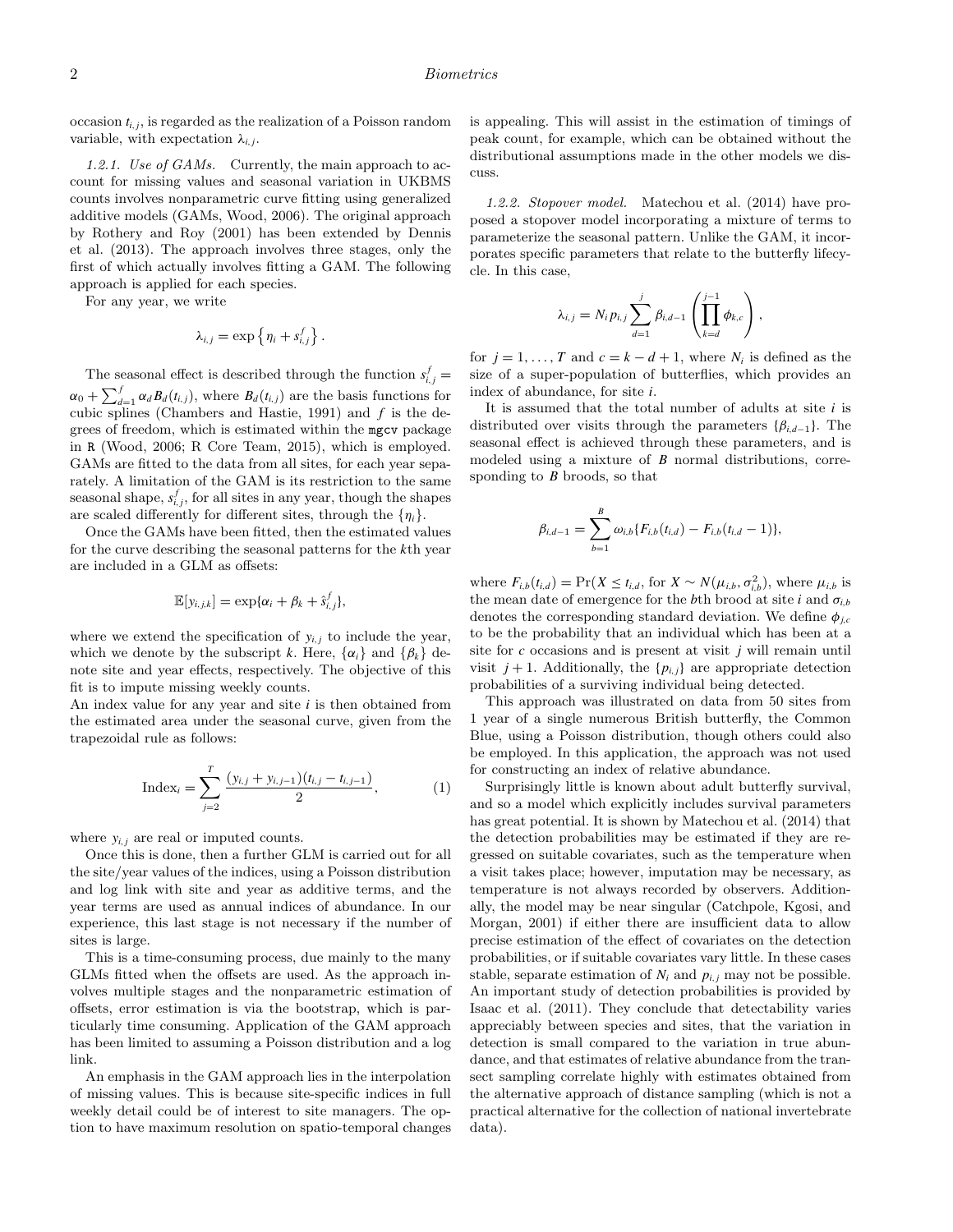As a result, in the work of this article we shall not use detection probabilities, though except for the GAM approach they can be included straightforwardly, if there were suitably detailed and abundant data to warrant this. The assumption of constant detection probability is typically made when forming indices of relative abundance [\(van Swaay et al., 2008\).](#page-9-0)

#### 1.3. Motivation and Structure of the Article

The current modeling approaches applied to the UKBMS data require optimization of a likelihood with potentially many parameters corresponding to relative abundance for each site. Given the often large amount of data available from monitoring schemes such as the UKBMS, fitting these models for hundreds or thousands of sites over many years, for multiple species, is computer-intensive. Long-term monitoring schemes require annual updates, and time-consuming methods, particularly the nonparametric bootstrapping required for GAM error estimation, lead to appreciable lags in data processing. The need for more efficient data analysis methods motivates the work of this article, which contains several new developments. In addition, we respond to the need for a flexible approach, as different species exhibit different characteristics, which cannot be described by a single model.

We present a general abundance index, GAI, which incorporates the stopover model and also a nonparametric alternative, corresponding to the first stage of the GAM, as special cases. A new mixture model, which is intermediate between the two existing methods, is presented as a further special case of the GAI. In all cases, a range of alternative distributions is possible. Due to the adoption of a concentrated likelihood approach, the members of the GAI are all fitted extremely efficiently. The GAI thus provides a range of useful tools for practical use, and different components can be applied according to the requirements of different applications. If very detailed data are available on a small number of species, then the stopover model may be appropriate, whereas for routine use on national data describing many different species the new mixture model may be appropriate, though for species with more than two broods the nonparametric approach may be best.

The GAI is described in Section 2: Section 2.1 gives three alternative expressions for the modeling of seasonal counts; the concentrated likelihood approach is outlined for the Poisson case in Section 2.2, and extended by an iterated concentrated likelihood method for the negative binomial and zero-inflated Poisson distributions in Sections 2.3 and 2.4. Efficiency is discussed in Section 2.5. The derivation of the GAI is provided in Section 2.6. Section 3 presents a series of examples of the GAI applied to UKBMS data, chosen to illustrate the flexibility of the approach. The last example indicates how a multi-year model can be formed, using covariates. The article ends with a discussion and further new approaches are given in the Supplementary Material.

#### 2. Generalized Abundance Index

Here, each count  $y_{i,j}$  in a given year is treated as the realization of an appropriate discrete random variable, which may be Poisson, negative binomial, or zero-inflated Poisson. Counts can be expected to be over-dispersed relative to the Poisson and/or contain additional zeros, for example, due to small counts at the ends of the season. We shall not impute missing data as our focus is not primarily site specific.

Also, in this article the expectation of the distribution,  $\lambda_{i,j}$ , will be modeled as a product of the site parameter,  $N_i$ , which represents the relative abundance for the ith site, and general  $a_{i,j} \equiv a_i(t_{i,j}, \theta)$ , which denotes a function describing the seasonal variation in counts in terms of a small set of parameters θ:

$$
\lambda_{i,j}=N_i a_{i,j}.
$$

We specify a particular GAI using the  $x/z$  notation, with x denoting the distribution and z the choice for  $a_{i,j}$ . In this article, we consider x as P, ZIP, and NB for the Poisson, zeroinflated Poisson, and negative-binomial distributions, respectively. In the following sections possible options for z are described.

#### 2.1. Functions for  $a_{i,j}$

The function  $a_{i,j}$  may be any general function which describes the seasonal variation in counts over the monitoring period, and we present both nonparametric and parametric options.

2.1.1. Splines. For illustration, we adopt simple cubic Bsplines as in the GAM, such that

$$
a_{i,j} = \exp\left\{\alpha_0 + \sum_{d=1}^f \alpha_d B_d(t_{i,j})\right\},\,
$$

where  $B_d(t_{i,j})$  are the basis functions and f is the degrees of freedom, defined as the sum of the degree of the spline (in this case 3 for cubic splines) and the number of knots minus one. Six knots were used in the example in this article (Section 3.1), but other choices had minimal effect on the results. To formulate the B-spline basis matrix in  $\{a_{i,j}\}\$  within the concentrated likelihood framework, we use the splines package in R [\(R Core Team, 2015\),](#page-9-0) rather than the mgcv package used in the GAM approach as the latter is too complex to use in this context. The optimal number of knots could be selected automatically, for example, using cross-validation, as in the mgcv package. Model notation is  $x/C$ . Apart from the choice of f, the  $P/C$  GAI corresponds to fitting the first stage of the GAM approach and the seasonal pattern is the same across sites, as for the GAM approach.

2.1.2. Mixture model. In this case,  $a_{i,j}$  is taken as a mixture of B Normal probability density functions so that

$$
a_{i,j} = \sum_{b=1}^{B} w_{i,b} \frac{1}{\sigma_{i,b}\sqrt{2\pi}} \exp\left\{-\frac{(t_{i,j} - \mu_{i,b})^2}{2\sigma_{i,b}^2}\right\},\qquad(2)
$$

where  $w_{i,b}$ ,  $\mu_{i,b}$ , and  $\sigma_{i,b}$  correspond to the weight, mean, and standard deviation, respectively, for the ith site and bth brood, and  $\sum_{b=1}^{B} w_{i,b} = 1$ . For a univoltine species, where  $B = 1$ ,  $a_{i,j}$  would be the single Normal probability density function

$$
a_{i,j} = \frac{1}{\sigma_i \sqrt{2\pi}} \exp\left\{-\frac{(t_{i,j} - \mu_i)^2}{2\sigma_i^2}\right\}.
$$
 (3)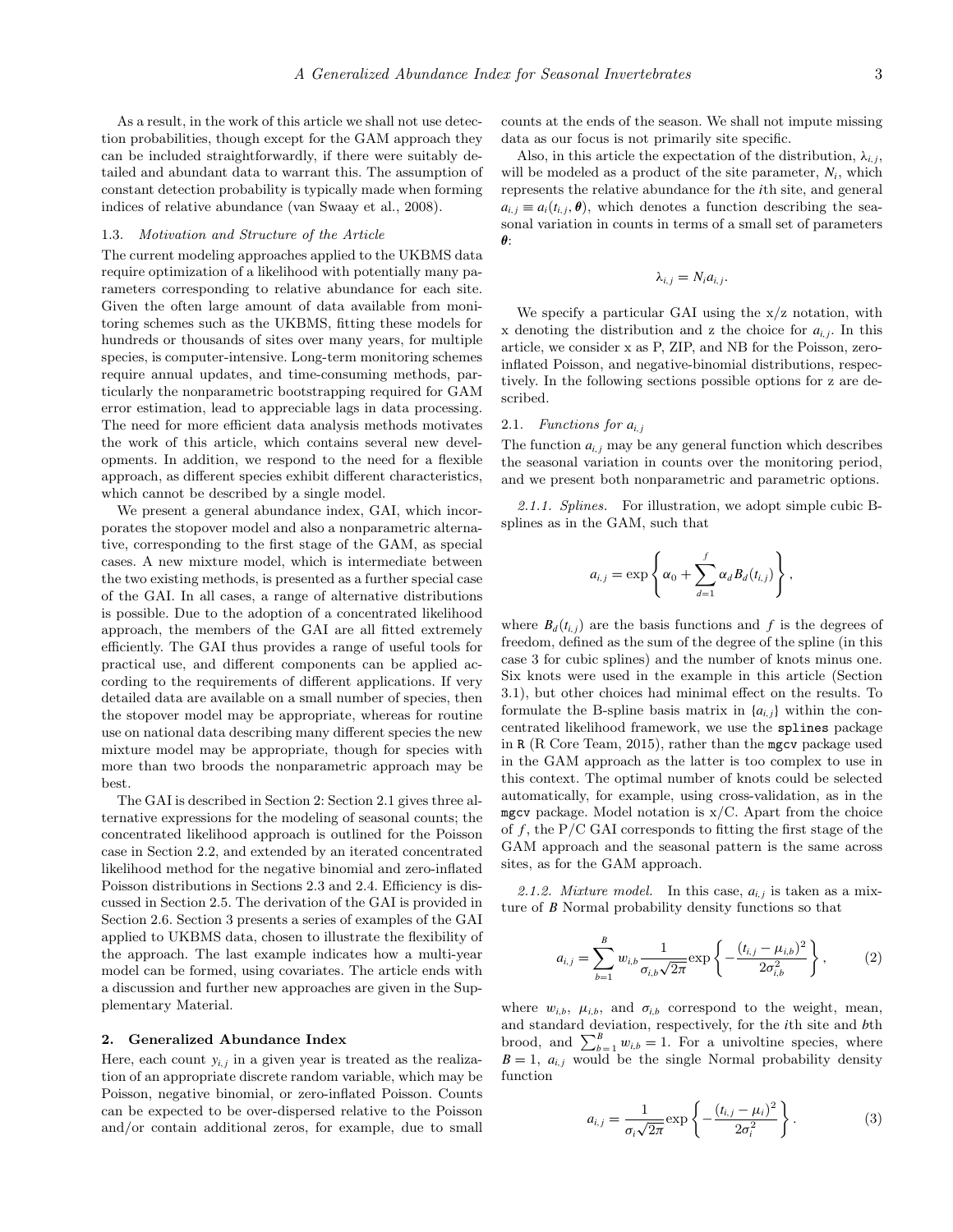#### 4 Biometrics

This model has the potential flexibility of having different mean and scaling parameters for different sites, which is an advantage compared to the GAM and spline. Model notation is  $x/N_B$ .

2.1.3. Stopover model. The stopover model has been described in Section 1.2.2. It was originally proposed to describe counts of migrating birds breaking their journey to rest and feed. An additional attractive feature of this model is that it can account for individuals being seen in multiple weeks. In Web Appendix A, we provide links between stopover and mixture models. The stopover model valuably estimates survival probabilities, but it will also do this when applied to data simulated from the mixture model, without survival parameters. When we have examined this feature, we have found that the resulting estimates of survival are small, in line with the predictions of equations (1) and (2) in Web Appendix A. This finding could be potentially misleading if the model is used uncritically. For more discussion, including a simulation study of performance and discussion of parameter redundancy, see [Matechou et al. \(2014\).](#page-9-0) Model notation is  $x/SO_B$ .

#### 2.2. Concentrated Likelihood for the Poisson Case

The Poisson distribution with expectation  $\lambda_{i,j} = N_i a_{i,j}$  gives the likelihood

$$
L(\mathbf{N}, \boldsymbol{\theta}; \mathbf{y}) = \prod_{i=1}^{S} \prod_{j=1}^{T} \frac{\exp(-N_i a_{i,j})(N_i a_{i,j})^{y_{i,j}}}{y_{i,j}!}.
$$
 (4)

Maximization of this likelihood is straightforward but cumbersome when data arise from many sites. However, the number of parameters to estimate can be reduced appreciably by optimizing a concentrated (or profile) likelihood as follows. Using the notation  $a_{i..} = \sum_{j=1}^{T} a_{i,j}$ ,

$$
\ell = \text{Log}(L) = -\sum_{i=1}^{S} N_i a_{i..} + \sum_{i=1}^{S} y_{i..} \text{log}(N_i) + \sum_{i=1}^{S} \sum_{j=1}^{T} y_{i,j} \text{log}(a_{i,j}) - \sum_{i=1}^{S} \sum_{j=1}^{T} \text{log}(y_{i,j}!).
$$

Then,

$$
\frac{\partial \ell}{\partial N_i} = -a_{i..} + \frac{y_{i..}}{N_i},
$$

and equating to zero we obtain

$$
N_i = \frac{y_{i, .}}{a_{i, .}},\tag{5}
$$

which estimates  $\{N_i\}$  by scaled site totals. It is interesting to compare this expression with that of equation (1). In that case, if the sampling times are roughly equidistant then we can see that the index in (1) is also, approximately, proportional to the sum of the site-specific annual totals, as  $y_{i,1} \approx y_{i,T} \approx 0$ , for all *i*. Substituting the expression for  $\{N_i\}$  in  $(4)$  results in a Poisson likelihood with expectation  $\lambda_{i,j} = \frac{y_{i,j}}{a_{i,j}} a_{i,j}$ , which we

refer to as the concentrated likelihood, which is maximized with respect to only the parameters,  $\theta$ , associated with  $\{a_{i,j}\}$ . Estimation of  $\{N_i\}$  is then straightforward, by deriving  $\hat{a}_{i,j}$ , and substituting into (5). An alternative approach for reducing the number of parameters, by treating the site parameters as random effects, is shown to generalize (5) (Web Appendix B).

#### 2.3. Negative-Binomial Case

For the negative-binomial case (using the NB-2 form, [Hilbe,](#page-9-0) [2011\),](#page-9-0) the likelihood is given by

$$
L(\mathbf{N},\boldsymbol{\theta},r;\mathbf{y}) = \prod_{i=1}^{S} \prod_{j=1}^{T} \frac{\Gamma(y_{i,j}+r)}{\Gamma(r)y_{i,j}!} \left(\frac{N_i a_{i,j}}{r+N_i a_{i,j}}\right)^{y_{i,j}} \left(\frac{r}{r+N_i a_{i,j}}\right)^r,
$$

where  $r$  is the dispersion parameter and the expectation of  $y_{i,j}$  is again  $N_i a_{i,j}$ . Hence,

$$
\ell = \text{Log}(L) = \sum_{i=1}^{S} \sum_{j=1}^{T} \left[ \log \left\{ \frac{\Gamma(y_{i,j} + r)}{\Gamma(r)y_{i,j}!} \right\} + y_{i,j} \log(N_i a_{i,j}) - (r + y_{i,j}) \log(r + N_i a_{i,j}) + r \log r \right],
$$
 (6)

leading to

$$
\frac{\partial \ell}{\partial N_i} = \sum_{j=1}^T \left\{ \frac{y_{i,j}}{N_i} - \frac{(r+y_{i,j})a_{i,j}}{r+N_i a_{i,j}} \right\}.
$$
 (7)

An exact solution for  $N_i$  does not result in this case from equating to zero. However, given that  $\mathbb{E}(y_{i}) = N_i a_{i...}$ , if we make the approximation  $y_{i,j} \approx N_i a_{i,j}$ , then (7) reduces to

$$
N_i=\frac{y_{i,.}}{a_{i,.}},
$$

as in (5), which provides an approximation for a concentrated likelihood, which can be fitted as for the Poisson case. Exact maximum-likelihood parameter estimates can then be obtained as follows:

- (i) Maximize the approximate concentrated likelihood from (6) with  $N_{i} = \frac{y_{i..}}{a_{i..}}$  to give parameter estimates for  $\hat{a}_{i,j}$ .
- (ii) Based on  $\hat{a}_{i,j}$ , solve (7) numerically for  $N_i$ .
- (iii) Insert the  $N_i$  from (ii) into (6) and optimize for the parameters for  $\hat{a}_{i,i}$ .
- (iv) Iterate steps (ii)–(iii) until convergence.

#### 2.4. Zero-Inflated Poisson Case

The approach for the negative-binomial applies also for the zero-inflated Poisson. The likelihood has the form

$$
L(\mathbf{N}, \boldsymbol{\theta}, \psi; \mathbf{y}) = \prod_{i=1}^{S} \prod_{j=1}^{T} \left\{ 1 - \psi + \psi e^{-N_i a_{i,j}} \right\}^{1 - \delta_{i,j}} \times \left\{ \frac{\psi e^{-N_i a_{i,j}} (N_i a_{i,j})^{y_{i,j}}}{y_{i,j}!} \right\}^{\delta_{i,j}},
$$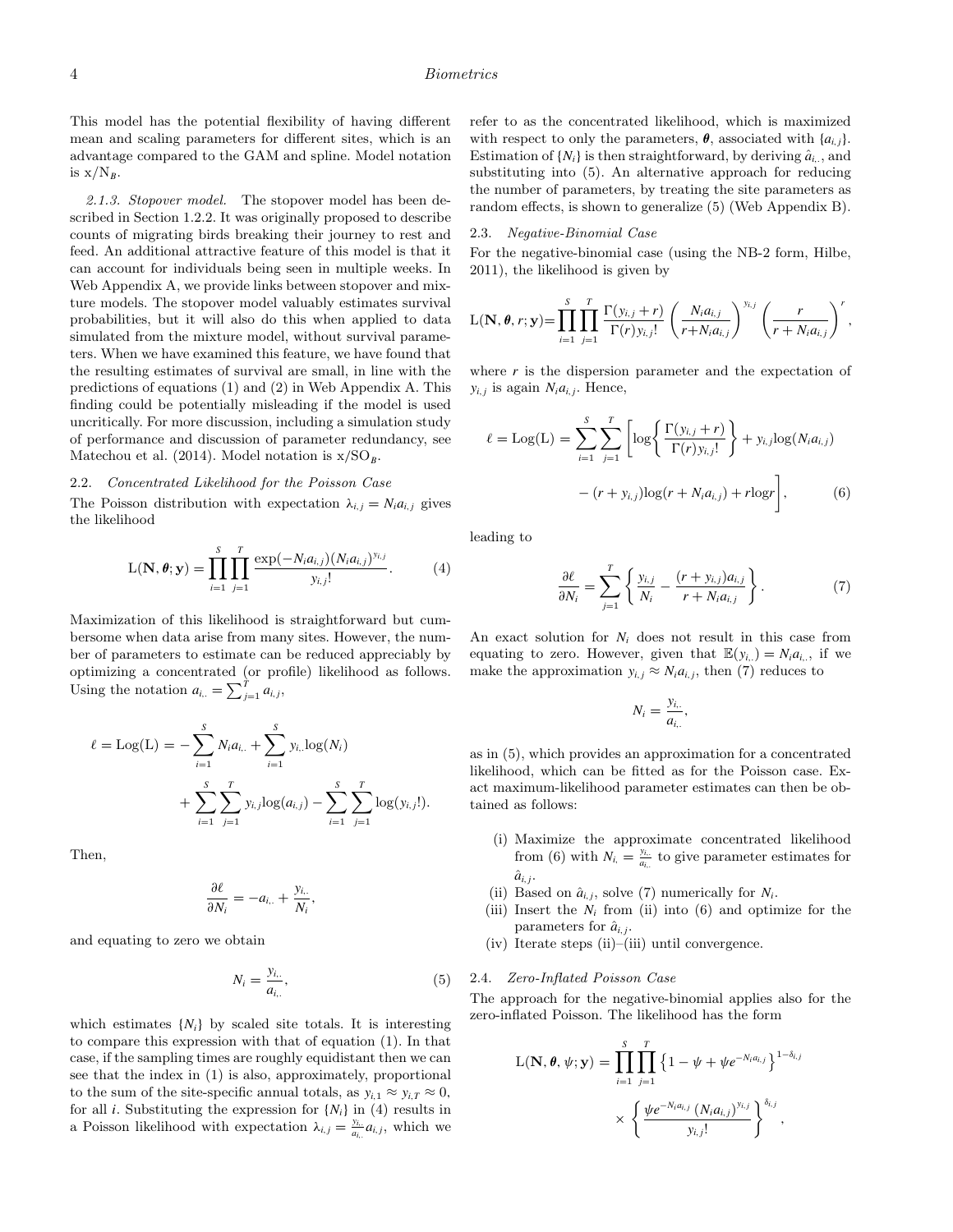where  $1 - \psi$  accounts for additional zeros, and

$$
\delta_{i,j} = \begin{cases} 1 & \text{if } y_{i,j} > 0 \\ 0 & \text{if } y_{i,j} = 0. \end{cases}
$$

Then,

$$
\ell = \text{Log}(L) = \sum_{i=1}^{S} \sum_{j=1}^{T} \left\{ (1 - \delta_{i,j}) \log \left( 1 - \psi + \psi e^{-N_i a_{i,j}} \right) + \delta_{i,j} \log \left( \frac{\psi}{y_{i,j}!} \right) - \delta_{i,j} N_i a_{i,j} + \delta_{i,j} y_{i,j} \log \left( N_i a_{i,j} \right) \right\},\tag{8}
$$

and differentiating with respect to  $N_i$  gives

$$
\frac{\partial \ell}{\partial N_i} = \sum_{j=1}^T \left\{ \frac{-\psi a_{i,j} (1 - \delta_{i,j}) e^{-N_i a_{i,j}}}{1 - \psi + \psi e^{-N_i a_{i,j}}} - \delta_{i,j} a_{i,j} + \frac{\delta_{i,j} y_{i,j}}{N_i} \right\}.
$$
\n(9)

Steps  $(i)$ – $(iv)$  in Section 2.3 can then be applied to obtain maximum-likelihood parameter estimates, but replacing (6) and (7) with (8) and (9), respectively.

#### 2.5. Increased Efficiency

Step (ii) in Section 2.3 is easily achieved using the uniroot function in R [\(R Core Team, 2015\) a](#page-9-0)nd only a few iterations of steps (ii)–(iii) are generally needed. The concentrated likelihoods are functions of S fewer parameters than the original likelihoods. Substantial reductions in computation time are then made, which we demonstrate via simulation in Web Appendix C.

#### 2.6. Generalized Abundance Index

For each year for any particular model, we use the average of the estimated site parameters,  $\{\hat{N}_i\}$ , as a measure of abundance, given by

$$
G = \frac{1}{S} \sum_{i=1}^{S} \hat{N}_i.
$$
 (10)

If desired, the GLM final stage of the GAM-based approach could be employed to account for different sites being sampled in different years. Although the resulting additional computation is fast, it is unlikely to be necessary for large data sets, including those for most species in the UKBMS.

The model is fitted separately for each year, G is calculated in each case and the results are plotted against time to provide an index of abundance. Errors may be derived by nonparametric bootstrapping, where for each replicate the GAI is fitted to data for a random sample of sites, drawn with replacement, or by standard inversion of the estimated Hessian at the likelihood maximum, followed by use of the multivariate delta method.

#### 3. Examples

In work not reported here, we have checked the accuracy of the GAI by application to simulation data [\(Dennis, 2015,](#page-9-0) Tables 5.3 and 5.4). We now apply the GAI for a series of examples of butterfly transect counts from the UKBMS, to illustrate the range of modeling alternatives. The species selected cover univoltine, bivoltine, and a multivoltine species, where adults have one, two, and more than two flight periods per year, respectively. Supplementary tables and figures are provided in Web Appendix D. Latin names for the species studied in this article are provided in Web Table 4.

#### 3.1. Splines

A spline is advised for species with complex seasonal flight patterns, which may not be easily modeled parametrically. We demonstrate the P/C GAI for Speckled Wood, a multivoltine species whose flight pattern tends to exhibit three overlapping broods per year. The flight period is further complicated since the Speckled Wood overwinters as both caterpillar and pupa, which may emerge at different times. We apply the GAI and GAM to data from 1980 to 2011 for a subset of 100 sites.

Comparable seasonal pattern curves are predicted from the GAM and P/C GAI (Figure 1), as well as similar indices of relative abundance (Web Figure 3), despite the simplicity and greater speed of fitting the GAI, compared to the GAM approach.

#### 3.2. Mixture Model

We examine the performance of the  $x/N_2$  GAI for a selection of bivoltine UK butterfly species. For demonstration, we fit the model where x is Poisson, zero-inflated Poisson, and negative-binomial for five species and make comparisons with the GAM approach. For each species, models were fitted to data for each year from 1978 to 2011 separately, and an index of abundance then formed as defined in Section 2.6. Confidence intervals were derived via bootstrapping.

In order to compare the two methods, each index was standardized to have zero mean and unit variance. Where a species has been observed in more than 100 sites within a given year (true of all species but Small Blue), each model was fitted to a common random sample of 100 sites. For illustration we consider the homoscedastic case, where  $\sigma_1 = \sigma_2$ , and also no site variation in distribution location and scale parameters. We let  $\mu_2 = \mu_1 + \mu_d$ , where  $\mu_1, \mu_d \geq 0$  to ensure  $\mu_2 \geq \mu_1$ . For  $B = 2$ , we denote  $w_1 = w$ , and  $w_2 = 1 - w$ .

There were minimal differences in the indices derived from the P, ZIP, and NB GAIs, but NB performed best in terms of AIC and dispersion (Web Figures 4 and 5). The latter is unavailable for ZIP. The negative-binomial GAI was also found to perform best when compared to a Poisson GAI and an alternative hierarchical model in Web Appendix B, although the Poisson GAI produces similar results and is more computationally efficient. The indices of abundance from the GAM and GAI show similar patterns (Figure 2). The differences seen are in part due to the use of just 100 sites in the analyses of the article. The differences diminish appreciably when either the last GLM stage of the GAM is employed for the GAI, to account for different sites being sampled in different years, or when much larger numbers of sites are analyzed. There is a greater difference for the Small Blue,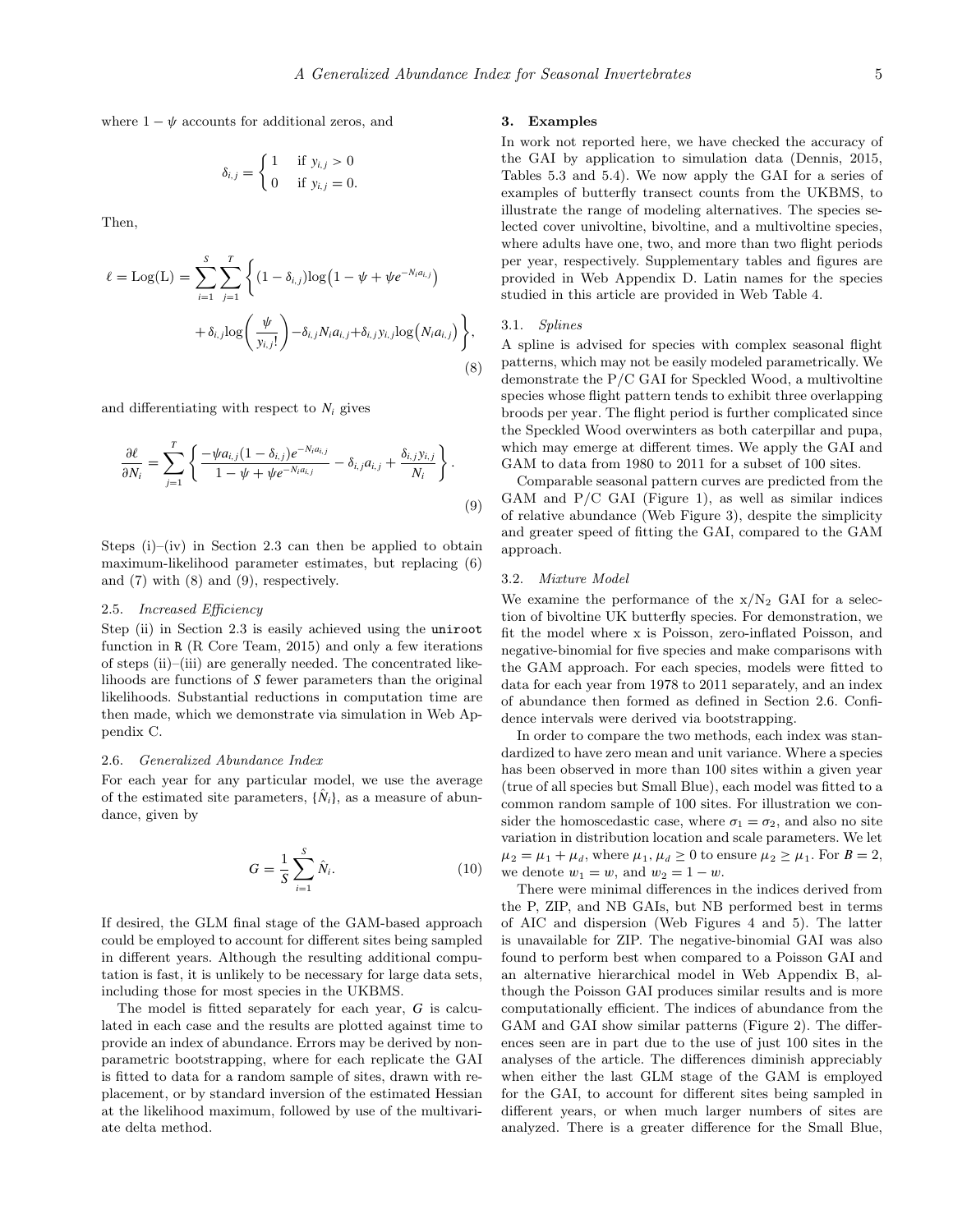

Figure 1. Predicted seasonal pattern for each week since the start of the season for the GAM approach (solid) and P/C GAI (dashed) for Speckled Wood. This figure appears in color in the electronic version of this article.

particularly for earlier years in the index, which may be due to the lack of sites available for this species which is a habitat specialist.

The confidence intervals for the GAI are narrower than those for the GAM for three of the five species, and are never greatly wider (Table 1 and Web Figure 6). The GAI is substantially quicker than the GAM (Table 1). This is of vital importance when data on multiple species are analyzed each year, and bootstrap confidence intervals are also required.

#### 3.3. Stopover Model

For illustration, we apply the  $P/SO<sub>1</sub>$  GAI to data for two univoltine species to assess changes in survival probability  $\phi$ over time (Figure 3a). [Matechou et al. \(2014\) c](#page-9-0)onsidered data for one species in a single year but explored allowing  $\phi$  to vary with time or age. Here, only constant  $\phi$  (within each year) is considered.

Analysis was restricted to start from the first year in which the species was recorded at at least 30 sites. Higher survival probabilities are correlated with earlier emergence in the season (Figure 3b), which generates an hypothesis for further investigation; for example, earlier emergence may expose individuals to cooler temperatures leading to increased longevity.

#### 3.4. Goodness of Fit

As in [Matechou et al. \(2014\),](#page-9-0) we may use dispersion (residual deviance/degrees of freedom) as an overall measure of goodness of fit, and a check of whether there is overdispersion present which needs to be taken account of. An illustration is provided in Web Table 1. Web Figure 5 shows the overall improvement in fit of moving from model  $P/N_2$  to model NB/N2. Goodness of fit may also be examined graphically, to check for outliers and model deficiencies, and [Matechou](#page-9-0) et al. [\(2014\) d](#page-9-0)o this on a site basis for one species and 1 year, plotting observed values against expected. Another possibility, not shown here, is to combine the data from all sites for individuals years, to reduce the number of plots involved.

#### 3.5. Regressing Parameters on Year and Northing

In this section, we demonstrate the flexibility of the GAI for the inclusion of covariates, which was not possible with the GAM approach. Rather than fitting the model separately to data for each year, a single concentrated likelihood can be maximized over multiple years. The number of parameters can be reduced by restricting appropriate parameters over time, for example, to be constant or linearly time-varying.

For demonstration, we apply models to data for Wall Brown. We use the  $P/N_2$  GAI, but fit a single multi-year model. The parameters  $w$ , the mixing probability for the two broods,  $\mu_1$  and  $\mu_d$ , the mean flight date of the first brood and the separation of the two broods, could vary linearly with year, northing, or an additive or multiplicative combination of both. We allowed the standard deviation  $\sigma$  to be constant or linearly varying with year but consider only the homoscedastic case where  $\sigma_1 = \sigma_2$ .

The most complex model, which had 14 parameters and included an interaction between northing and year for  $w, \mu_1$ , and  $\mu_d$ , was favored in terms of AIC and has a dispersion value of 1.8 suggesting moderate overdispersion. The estimated seasonal pattern is provided for 3 years in Figure 4, each for a sample of northing values. The positive value of the slope for year for  $w$  at all but the most extreme latitudes suggests an overall trend for an increase in size of the first brood relative to the second brood over time (Web Table 5). The timing of the first brood is later further north, but has become earlier over time, and the difference in the timing of the two broods has increased over time. The standard deviation has changed minimally with time.

A different approach to analyzing data from multiple years is presented in [Dennis et al. \(2016\);](#page-9-0) by making additional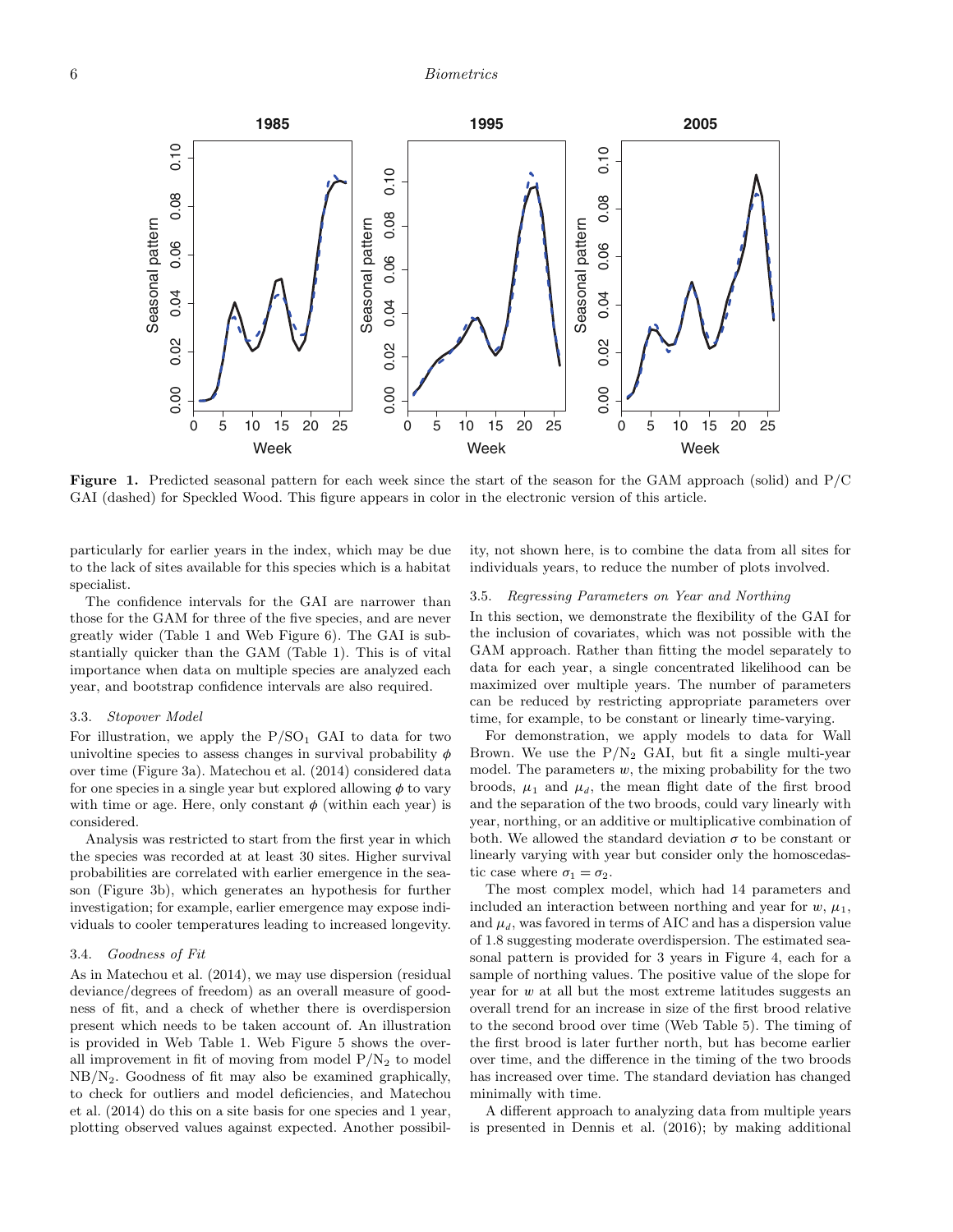

**Figure 2.** Relative abundance indices from the  $NB/N_2$  GAI (solid line, circles) and GAM approach (dashed line, crosses). This figure appears in color in the electronic version of this article.

Table 1 Comparison of efficiency and accuracy for the GAM and  $P/N_2$ , ZIP/N<sub>2</sub>, and NB/N<sub>2</sub> GAI, where m and s denote minutes and seconds, respectively

| <b>Species</b> | Time for a single run |                  |                 |                  | Mean CI width |       |       |       |
|----------------|-----------------------|------------------|-----------------|------------------|---------------|-------|-------|-------|
|                | GAI                   |                  |                 |                  |               | GAI   |       |       |
|                | GAM                   | P                | ZIP             | NB               | GAM           | D     | ZIP   | NΒ    |
| Holly Blue     | 9 <sub>m</sub>        | 20 s             | 3m              | 1 m              | 0.862         | 0.664 | 0.703 | 0.627 |
| Small Blue     | $32 \,\mathrm{m}$     | $13\,\mathrm{s}$ | $2\,\mathrm{m}$ | $1 \,\mathrm{m}$ | 3.091         | 1.892 | 1.949 | 1.871 |
| Wall Brown     | 39 <sub>m</sub>       | 23 s             | 3m              | 2m               | 0.860         | 1.089 | 1.147 | 1.096 |
| Small White    | $23 \,\mathrm{m}$     | 28s              | 3m              | 3m               | 0.998         | 0.954 | 0.954 | 0.938 |
| Common Blue    | $22 \,\mathrm{m}$     | 26s              | 3m              | 2m               | 1.066         | 1.305 | 1.328 | 1.338 |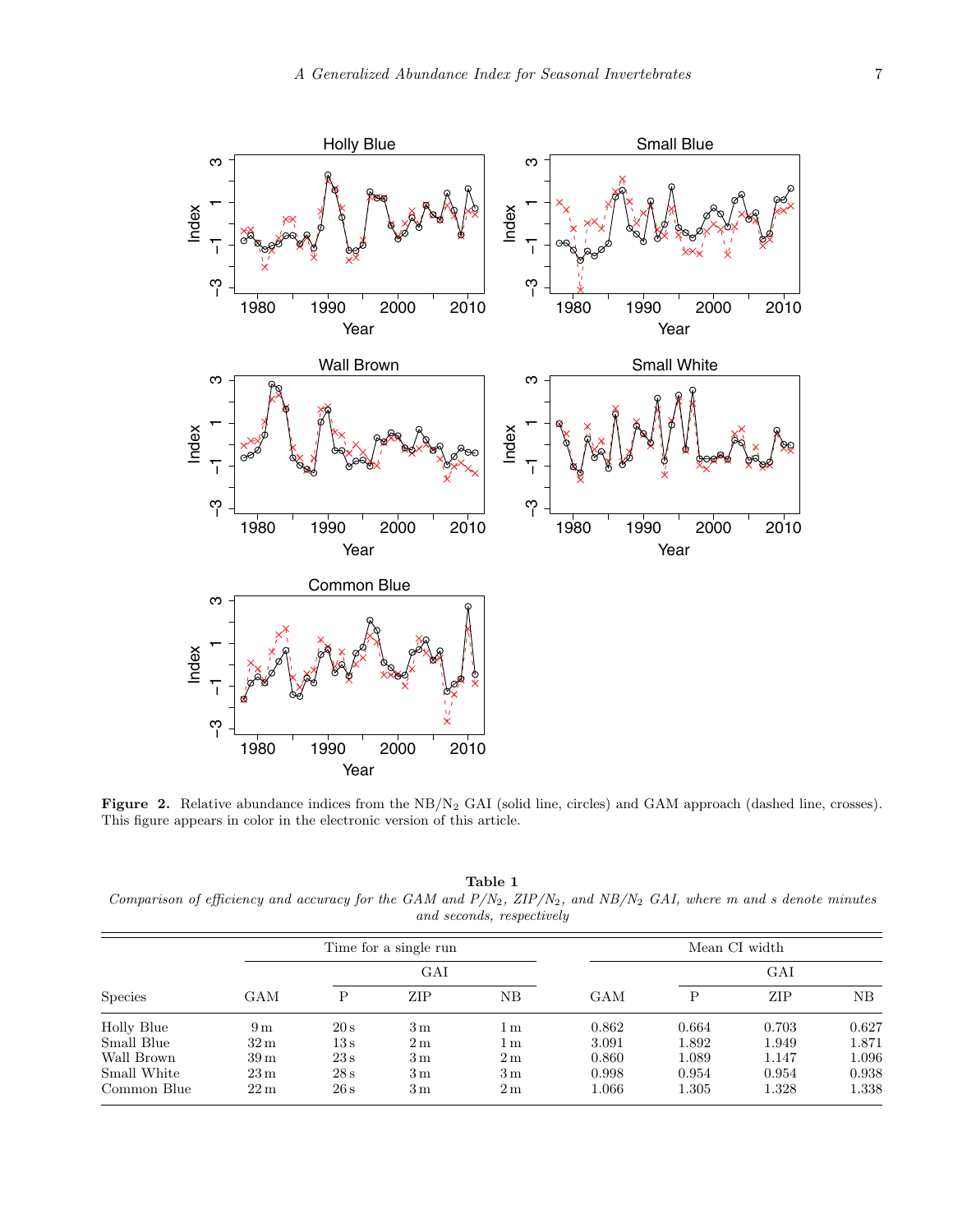#### 8 Biometrics



Figure 3. (a) Predicted survival probability (weekly) for each year and (b) average week of emergence  $(\mu)$  versus predicted survival probability (weekly). A  $P/SO<sub>1</sub>$  GAI was fitted to data for the two univoltine species.

modeling assumptions population sizes are linked deterministically between years and broods via appropriate productivity parameters.

#### 4. Discussion

We have presented a generalized abundance index which unifies and extends existing methods for estimating abundance of seasonal invertebrates. It is fitted efficiently using maximumlikelihood estimation and a concentrated likelihood. The GAI is suitably general for parametric or nonparametric functions to be chosen specific to the study species and scenario. Splines may be preferable for species with complex flight periods, such as migrants. The new mixture model is a simplification of the stopover model. The stopover model provides additional insights via the estimates of survival. However, for wider scale analysis, the mixture model is more efficient and akin to the methods currently used for deriving abundance indices. The mixture model may also be more suitable in cases with limited data, since the stopover model has greater demands on data in order to estimate survival. When spatio-temporal models are fitted to long-term data for many species and sites, an important consideration is the computational effort required. Model fitting is very time-consuming for the GAM approach.

When there are many sites, bootstrapping can take weeks for a single UKBMS species. The GAI shows substantial improvements in computation time which will reduce the time and resources required for data processing, leading to faster outputs and feedback of results to recorders and policy makers. The provision of such feedback is essential for the motivation and retention of participants in citizen science projects such as the UKBMS.

The GAM approach assumes the seasonal pattern to be static across sites within each year. In principle, geographic variation could be incorporated in the smoothing component but in practice that does not appear to be straightforward and robust. The parametric approaches within the GAI can readily incorporate available covariates, such as northing, land cover, weather, or growing degree days [\(Hodgson et al., 2011\).](#page-9-0) Novel description of spatial and temporal variation in seasonal pattern will benefit phenological studies, which for butterfly data have involved measures such as mean first appearance, mean peak appearance, and mean length of the flight period [\(Roy and Sparks, 2000; Karlsson, 2014; Roy et al., 2015\).](#page-9-0) [Hodgson et al. \(2011\)](#page-9-0) utilized GAMs for studying spatiotemporal variation in phenology, but changes in phenology and voltinism can be studied more flexibly through the GAI,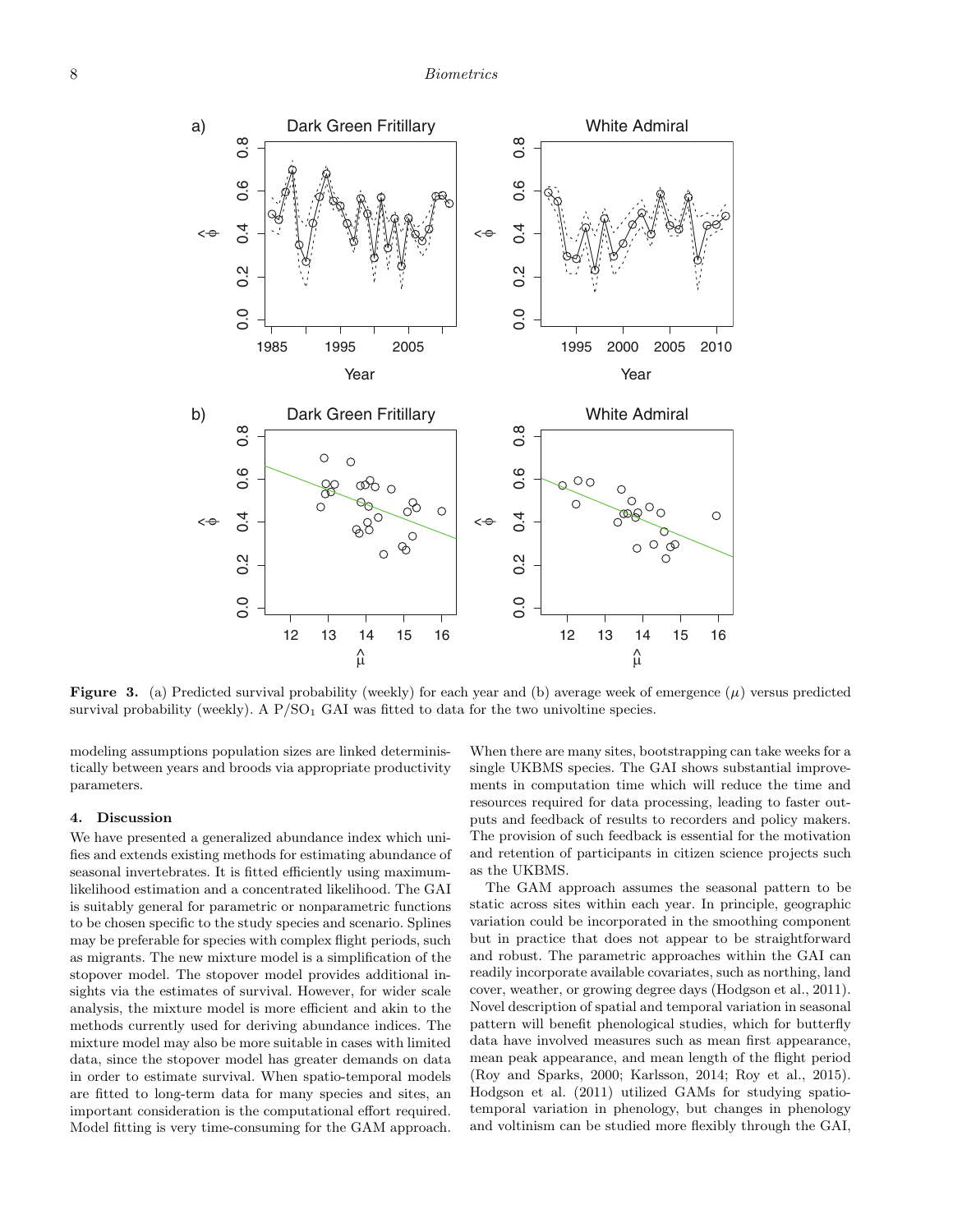<span id="page-9-0"></span>

Figure 4. Predicted seasonal pattern (standardized seasonal count) for each week since the start of the season for the multi-year  $P/N<sub>2</sub>$  GAI (1978-2011) for Wall Brown for 3 years. Each line represents one of 10 equally spaced Northing values between 17 km (light gray) and 667 km (dark gray).

extending the capacity to study the nonuniform effects of climate change.

The GAM approach accounts for turnover in sites between years. This is not done in the GAI, but comparable results to the GAM are produced despite the simplicity of the model. If necessary, an additional GLM stage can be added to the GAI. Time variation in sites sampled may need to be accounted for when there is a limited number of sites. Trends in relative abundance for individual sites can be estimated by the GAI, which may be of interest for conservation and monitoring of certain locations. For the GAM approach trends in abundance are assumed to be spatially constant, which may be an unrealistic assumption.

The presented examples demonstrate the generality of the GAI framework, and application to multiple years and species for the first time outside the GAM context. In practice, wider model selection would be required in any application of the GAI. Alternatives to the Normal distribution in the parametric approaches, such as asymmetric distributions to account for skewness in emergence are also possible (Calabrese, 2012). Clearly the "best" model choice will be dependent on both the purpose of the study and the species of interest.

The gains in efficiency achieved by the GAI arise from maximizing a concentrated likelihood. The proposed iterative concentrated likelihood approach for negative-binomial and zeroinflated Poisson obtains the correct result and is still considerably quicker than previous methods. The Poisson distribution may be sufficient if an index is the required output of a study, since the resulting GAIs are quick with minimal differences in accuracy. Using random effects to describe  $\{N_i\}$  is slower and less straightforward than the concentrated likelihood method (Web Appendix B).

The GAI is a robust and flexible framework that can produce new insights relevant to the monitoring and conservation of invertebrates with both efficiency and accuracy. An R program for the GAI is available in the Supplementary Material.

#### 5. Supplementary Materials

The Web Appendices referenced in Sections 2, 3, and 4, together with R code, are available with this article at the Biometrics website on Wiley Online Library.

#### **ACKNOWLEDGEMENTS**

This work was part-funded by EPSRC grants EP/1000917/1 and EP/P505577/1. We thank an associate editor, two referees, and Martin Ridout for their useful comments. The UKBMS is operated by the Centre for Ecology & Hydrology and Butterfly Conservation and funded by a multi-agency consortium including the Countryside Council for Wales, Defra, the Joint Nature Conservation Committee, Forestry Commission, Natural England, the Natural Environment Research Council, the Northern Ireland Environment Agency, and Scottish Natural Heritage. The UKBMS is indebted to all volunteers who contribute data to the scheme.